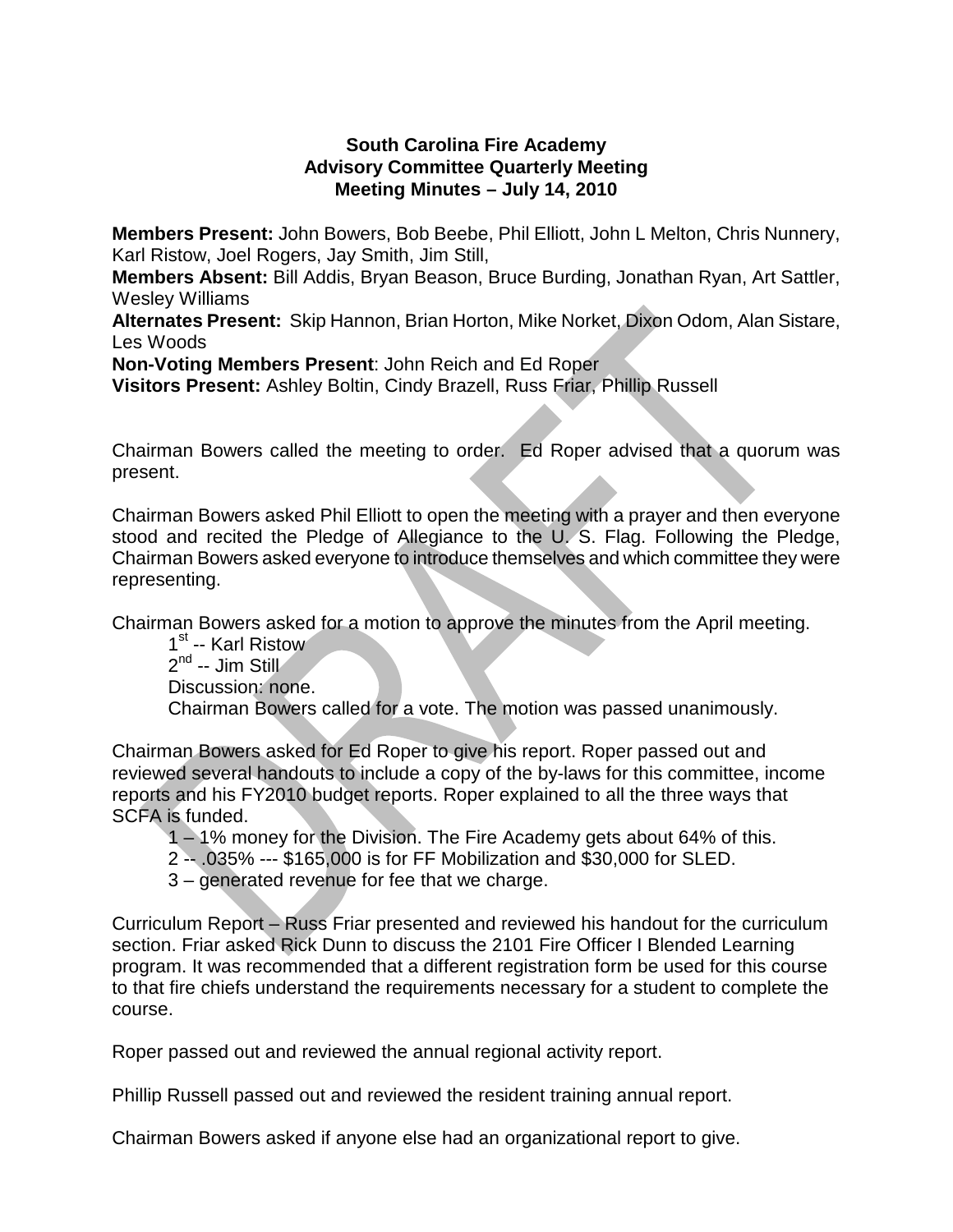Les Woods – fire and Life Safety Education Association reported on their conference in April.

Brian Horton – International Association of Arson Investigators reported that arson laws have changed this year with the new legislature.

Alan Sistare – SC Fire Chiefs Association reported that their annual conference would be in October in Lancaster City.

Standing Committees

1 – Facilities – Chris Nunnery – Chairman Members include Jim Still and Skip Hannon

- 2 Curriculum Karl Ristow Chairman Ristow was charged to report back at the next meeting with committee members.
- 3 Finance Joel Rogers Chairman

In the past Roper's report was all the committee needed and the committee used that report in lieu of a separate finance report. It was suggested that the best practice would be to have a second party to review the finance reports and offer input as needed. The finance committee could look at trends analysis and make suggestions on how to spend academy money. Reich stated that the finance committee is to protect our 1% and .035% monies. This is a critical oversight that is needed. Rogers was also charged to report back at the next meeting with committee members.

New Business

1 – Election of vice-chairman. Chris Nunnery was nominated and by acclamation was approved.

2 – Bowers presented two separate letters of request from the State Firefighters Association.

a.) One letter was requesting that the Fire Academy publish a list of Job Performance Requirements (JPRs) for the most current editions of NFPA 1001, 1002, 1021, and 1041.

Discussion: There was discussion among group that we need to find a way to give credit for in-house fire department training. Others stated that they did not see any benefit to providing JPRs. Chairman Bowers stated that he would seek clarification from the State Firefighter's Association before we move forward.

b.) The other letter was requesting the option of reinstating the IFASC FFI and FFII challenge process using the previously stipulated criteria during the last challenge process.

Discussion: Russ Friar passed out and reviewed a handout for Challenging course 1152, Firefighter I and II and Fire Officer I. After much round table